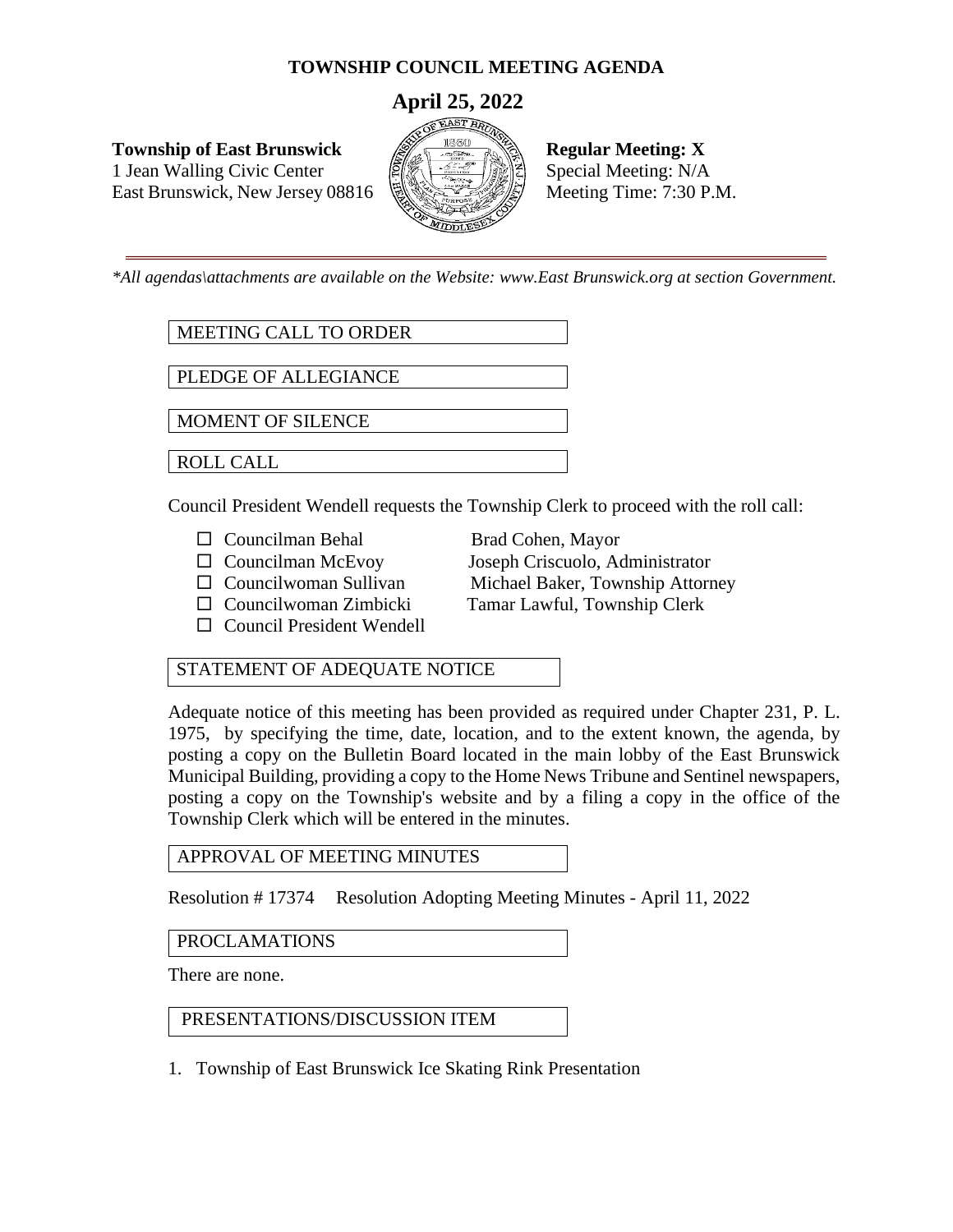AGENDA SESSION (Discussion Only – No Votes)

There are none.

#### **ORDINANCE(S) FOR SECOND READING AND \*\*\* PUBLIC HEARING \*\*\***

\_\_\_\_\_\_\_\_\_\_\_\_\_\_\_\_\_\_\_\_\_\_\_\_\_\_\_\_\_\_\_\_\_\_\_\_\_\_\_\_\_\_\_\_\_\_\_\_\_\_\_\_\_\_\_\_\_\_\_\_\_\_\_\_\_\_\_\_\_\_\_\_

\_\_\_\_\_\_\_\_\_\_\_\_\_\_\_\_\_\_\_\_\_\_\_\_\_\_\_\_\_\_\_\_\_\_\_\_\_\_\_\_\_\_\_\_\_\_\_\_\_\_\_\_\_\_\_\_\_\_\_\_\_\_\_\_\_\_\_\_\_\_\_\_

#### ORDINANCE 22-10: ORDINANCE AMENDING CHAPTER 206, VEHICLES ABANDONED, OF THE CODE OF THE TOWNSHIP OF EAST BRUNSWICK

ORDINANCE 22-11: CAPITAL ORDINANCE PROVIDING FOR VARIOUS GENERAL IMPROVEMENTS IN AND BY THE TOWNSHIP OF EAST BRUNSWICK, IN THE COUNTY OF MIDDLESEX, STATE OF NEW JERSEY, APPROPRIATING \$975,000.00 THEREFOR

#### ORDINANCE 22-12: CAPITAL ORDINANCE PROVIDING FOR ROAD IMPROVEMENTS IN AND BY THE TOWNSHIP OF EAST BRUNSWICK, IN THE COUNTY OF MIDDLESEX, STATE OF NEW JERSEY, APPROPRIATING \$475,575.00 THEREFOR

### REPORTS

- □ Mayor's Report
- Administrator's Report
- □ Attorney's Report
- $\Box$  Township Clerk's Report
- $\Box$  Council Members Reports (Committees/Boards)
- $\Box$  Other Reports

MEETING OPEN TO THE PUBLIC

#### **PUBLIC MEETING STATEMENT AND TIME LIMIT**

The public comment portion of our meeting is to allow the public to bring to the Council's attention their concerns or comments. In accordance with N.J.S.A. 10: 4-12(a) and the East Brunswick Rules of Council, the Council asks the public to limit their comments to **Five (5) minutes or less**. Only one member of the public should approach to speak to council at a time. The Council will respect the public's time by refraining from any comment until the speaker has finished with their allotted time. It should be further noted that public

> Township of East Brunswick **T o w n s h i p C o u n c i l M e e t i n g A g e n d a April 25, 2022**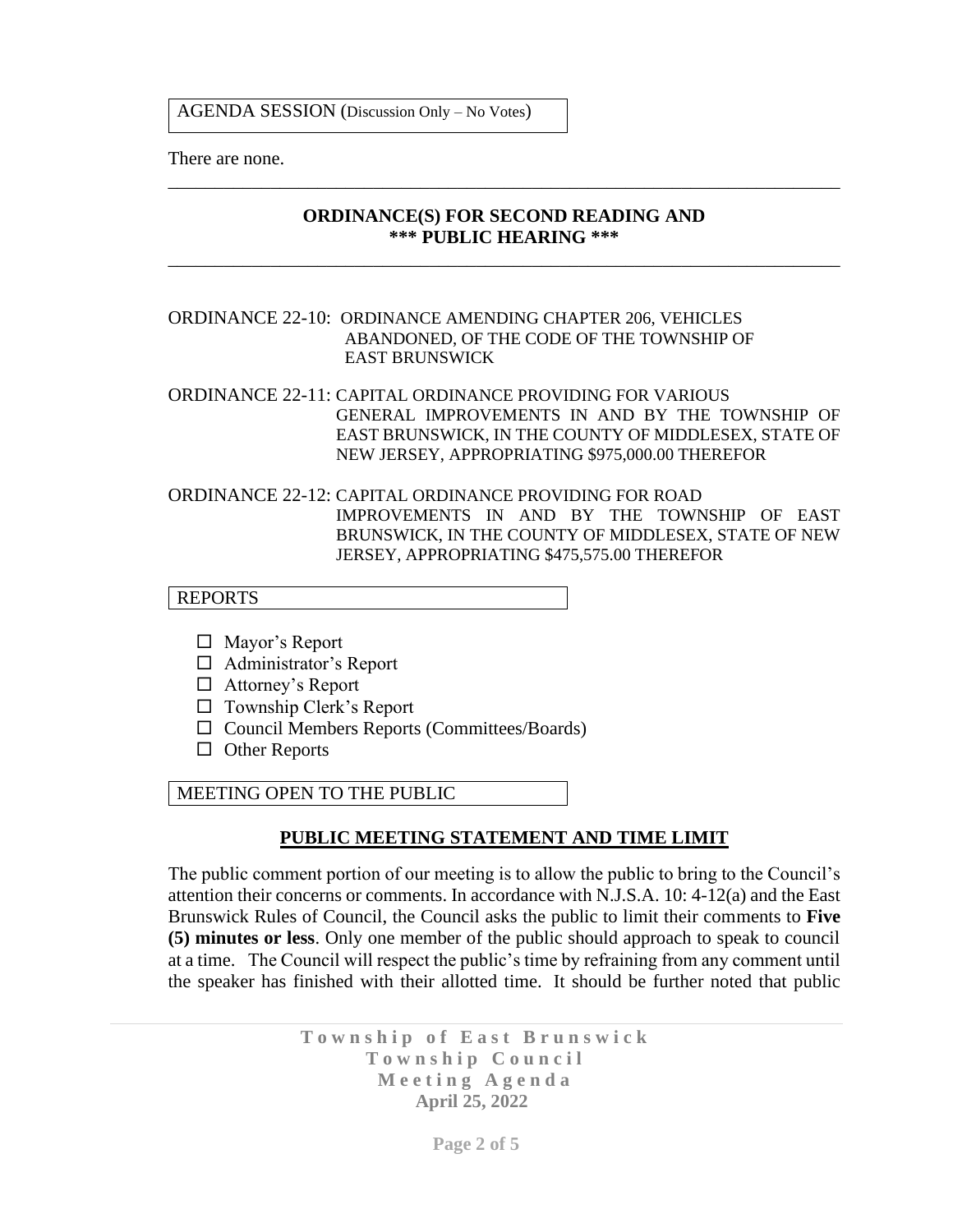comment portion of our meeting is not structured as a question-and-answer session. At the conclusion of the statements or questions from a member of the public, the Council President, at his or her discretion, may choose to respond or not respond or to ask the Administration to respond.

If the questions require more detailed responses, the Council President or Administration may ask the member of the public to make an appointment with the appropriate township official during regular business hours. The Township Clerk will regulate the time during the comment portion of our meeting.

RESOLUTION(S) [Requiring a separate vote]

- Resolution # 17375 Resolution Honoring and Accepting the Retirement of Mindy Davis as the Civilian Dispatcher for the Township of East Brunswick Police Department
- Resolution # 17376 Resolution Authorizing the Professional Architectural Services from DMR Architects in the Amount of \$475,00.00 for Architectural Design Services for the East Brunswick Township Ice Rink Project

# **ADOPTION OF THE 2022 MUNICIPAL BUDGET**

| Resolution $# 17377$ | Resolution Amending the 2022 Municipal Budget [Reads in full]<br><b>Public Hearing</b>                                                                      |
|----------------------|-------------------------------------------------------------------------------------------------------------------------------------------------------------|
| Resolution $# 17378$ | Resolution Authorizing the Reading of the 2022 Municipal Budget<br>by Title Only                                                                            |
| Resolution $# 17379$ | Resolution Authorizing the Adoption of the Municipal Budget of the<br>Township of East Brunswick for Calendar Year 2022 [Reads in full]<br>• Public Hearing |

## **\*\*\*CONSENT AGENDA\*\*\***

Resolution # 17380 through Resolution # 17387

The following items are considered to be routine and non-controversial items by the Township Council and will be enacted upon by one motion. There will be no separate discussion of these items unless a Council Member so request, in which event, the item will be removed from the Consent Agenda to be discussed, and voted on, following the approval of the remaining items listed on the Consent Agenda.

**\_\_\_\_\_\_\_\_\_\_\_\_\_\_\_\_\_\_\_\_\_\_\_\_\_\_\_\_\_\_\_\_\_\_\_\_\_\_\_\_\_\_\_\_\_\_\_\_\_\_\_\_\_\_\_\_\_\_\_\_\_\_\_\_\_\_\_\_\_\_\_\_\_\_\_\_\_\_**

Township of East Brunswick Township Council **M e e t i n g A g e n d a April 25, 2022**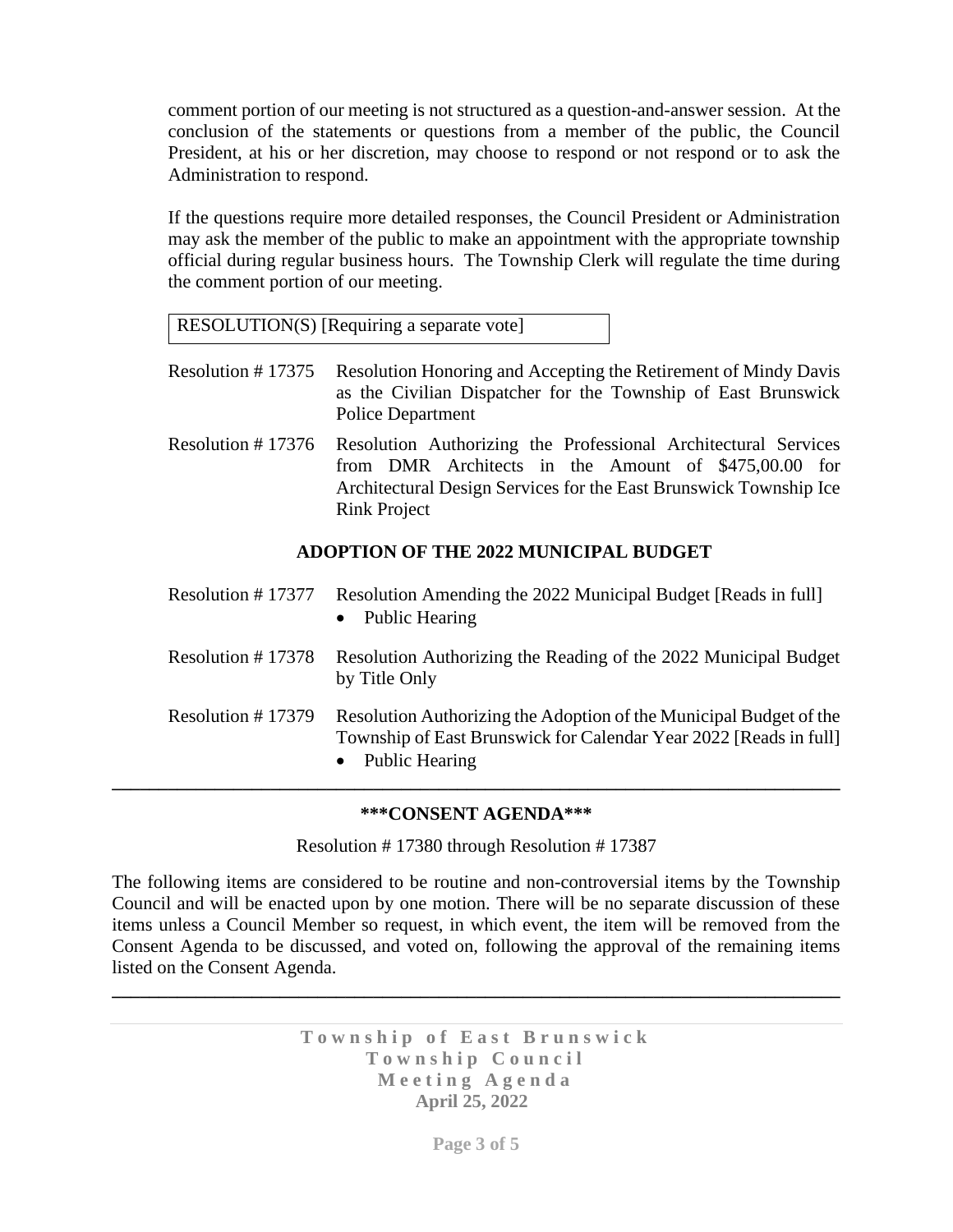- Resolution # 17380 Resolution to Approve the Bill List
- Resolution # 17381 Resolution of the Township of East Brunswick Authorizing a Grant Application for the Amount of \$16,000.00 to the Department of Environmental Protection to Fund the Purchase of a Four Level, 2 Electric Vehicle Charging Stations at the Transportation and Commerce Center Park and the Ride Facility Located at 551 Old Bridge Turnpike
- Resolution # 17382 Resolution of the Township of East Brunswick Authorizing a Grant Application to PSE&G in the amount of \$40,000.00 [\$10,000.00 pole to meter and \$30,000.00 behind the meter installation costs] to Install a Four Level, 2 Electric Vehicle Charging Stations at the Transportation and Commerce Center Park and the Ride Facility Located at 551 Old Bridge Turnpike
- Resolution #17383 Resolution of the Township of East Brunswick Authorizing the Submission of a Grant Application for the Township of East Brunswick Municipal Alliance in the Amount of \$5,000.00 to the Middlesex County Municipal Alliance Program for the Division of Mental Health and Addiction Services [DMHAS] Grant Funding for the Period of July 1, 2022, to March 14, 2023 [Form 1B]
- Resolution # 17384 Resolution Authorizing Refunds to be Issued Related to Tax Title Lien Redemptions
- Resolution # 17385 Resolution Authorizing the Tax Collector to Refund Tax/Utility Overpayments
- Resolution # 17386 Resolution Authorizing the Release of Performance Guarantee for Harts Lane Business Campus
- Resolution # 17387 Resolution Approving the Professional Services of W &W Danley Electric as the Township Electrician Pursuant to "Fair and Open Process," N.J.S.A. 19:44A-20.1

\_\_\_\_\_\_\_\_\_\_\_\_\_\_\_\_\_\_\_\_\_\_\_\_\_\_\_\_\_\_\_\_\_\_\_\_\_\_\_\_\_\_\_\_\_\_\_\_\_\_\_\_\_\_\_\_\_\_\_\_\_\_\_\_\_\_\_\_\_\_\_\_\_\_\_\_\_\_

# **RESOLUTION[S] REMOVED FROM THE CONSENT AGENDA FOR DISCUSSION AND VOTE**

Resolution # 173XX

Township of East Brunswick Township Council **M e e t i n g A g e n d a April 25, 2022**

\_\_\_\_\_\_\_\_\_\_\_\_\_\_\_\_\_\_\_\_\_\_\_\_\_\_\_\_\_\_\_\_\_\_\_\_\_\_\_\_\_\_\_\_\_\_\_\_\_\_\_\_\_\_\_\_\_\_\_\_\_\_\_\_\_\_\_\_\_\_\_\_\_\_\_\_\_